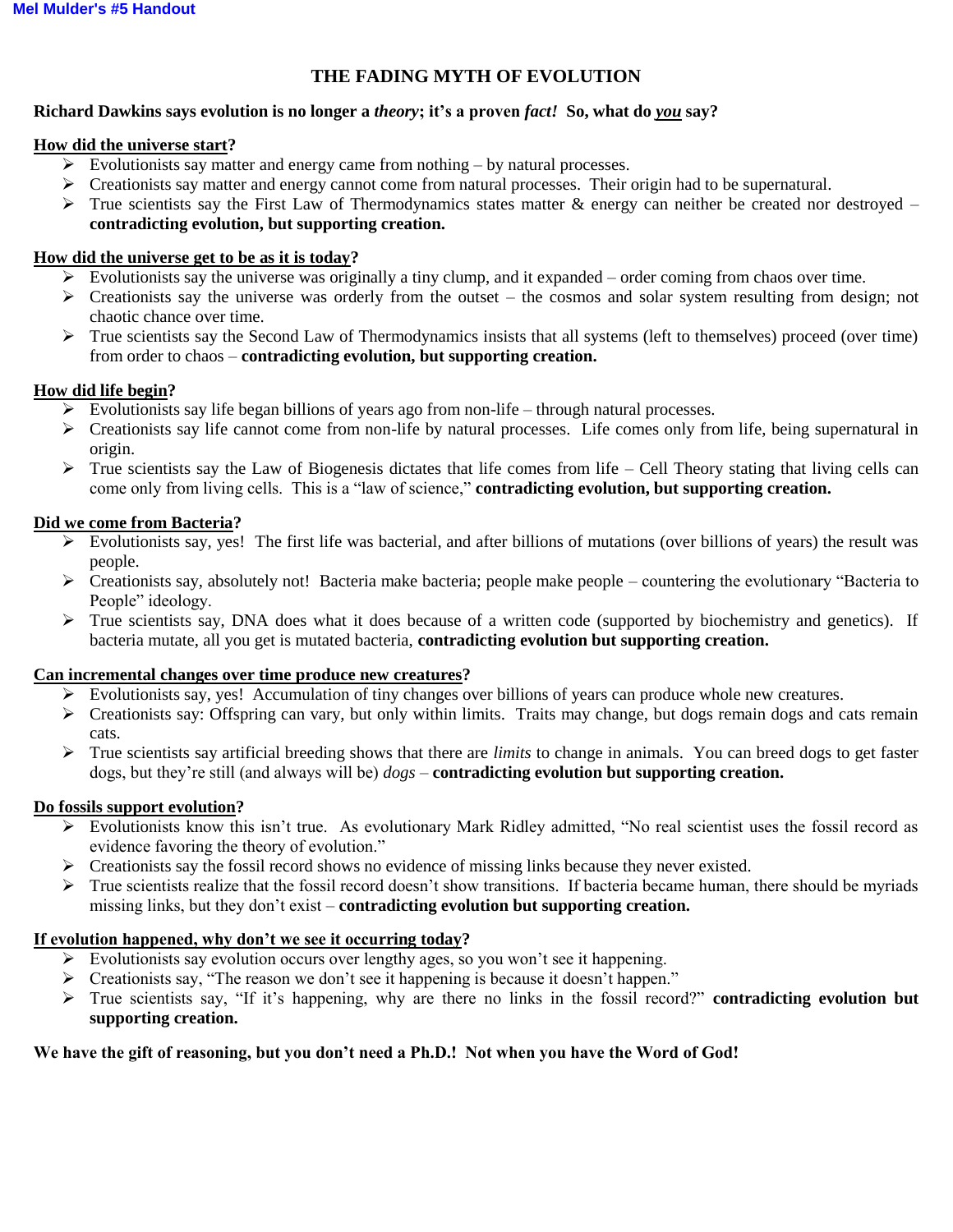# **WHY NOT EVOLUTION?**

Evolutionists generally portray creationists as obstructionists, resisting the advance of science. True science, however, should be self-correcting. Claiming that the physical world is its own reason for existence is a religious tenet, but many aren't buying it. Here are some arguments from *Reasons to Reject Evolution*, a CR Ministries pamphlet by Paul Humber:

- Reason # 1: Evolutionists have two explanations for the cosmos: Steady State and the Big Bang. The first is excluded due to the Law of Entropy. If the universe had no beginning, it would have dissipated long ago, due to "heat death," which is why the Steady State has (for the most part) been abandoned. However, the more popular Big Bang also needs to be abandoned. Even evolutionists admit the lack of evidence for the earliest (Pop. III) Stars – essential for the Cosmic Bang to have any credibility. Yet, despite an increasing desire within the scientific community for a serious review of the BB model, people still hold onto it -- since the only reasonable alternatives imply Special Creation (an abhorrent notion for many).
- $\triangleright$  Reason #2: Spontaneous generation has never been observed, though evolutionists have faith that it must have happened – at least once. In short, belief that life could generate from nonliving materials is a matter of faith – a religious tenet, not science.
- $\triangleright$  Reason #3: Evolutionists argue that billions of years are the basis for life arriving through natural processes. To evolutionists, the origin of life is like a lottery. Someone has to win, and since we're here, Planet Earth has won the lottery. The truth is that living organisms are so complex that it is impossible for life to have arrived naturally.
- Reason #4: Common-descent evolution is impossible for at least three reasons:
	- o First: The probability of a functional protein evolving by chance is far too low to be realistic.
	- o Second: Mutations usually damage the genome, and upward mobility can't happen by going downhill.
	- o Third: The cost of stabilizing mutations in any population is a higher reproduction rate by those having the mutation – so much so that evolution cannot occur in the time-span envisioned by evolutionists.
- Reason #5: The Miller-Urey experiment (supposedly producing the building blocks life) was an utter failure.
- $\triangleright$  Reason #6: So-called simple cells are not simple at all. Former atheist Antony Flew became a theist because of fifty years of DNA research, providing powerful evidence for intelligent design.
- $\triangleright$  Reason #7: Natural selection cannot produce new information. Computer simulations simply hijack pre-existing information, invalidating the experiment.
- $\triangleright$  Reason #8: Ernst Haeckel's embryo drawings (linking lower life forms to higher ones) were fraudulent.
- $\triangleright$  Reason #9: Carl Sagan spoke of unique human qualities emerging within animal's wombs, but offered no proof.
- Reason #10: Darwin opposed smallpox vaccination; to strengthen humanity since only the weak would die.
- Reason #11: Over 100 so-called vestigial organs (vestiges of evolution) aren't vestigial at all, but functional.
- Reason #12: So-called "junk" DNA isn't necessarily junk, though DNA is increasingly degenerative.
- Reason  $\#13$ : Changes in finch beaks (structures already existing) don't explain their origin.
- $\triangleright$  Reason #14: Peppered moths glued to tree trunks offer no proof for evolutionary progress.
- Reason #15: Piltdown Man was a deliberate fraud, like Nebraska Man and many other supposed pre-humans.
- Reason #16: Evolutionists are in denial about history. If human ancestry dates back 1-2 million years, why does human history go back less that 1% of that time? Evolutionists expect people to believe the unbelievable, but creationists aren't that gullible!
- $\triangleright$  Reason #17: Primitive languages throw no light on origins, since most are more grammatically complicated than languages spoken today – showing progressive simplification, not increasing complexity.
- $\triangleright$  Reason #18: Living fossils (supposedly absent from the fossils for millions of years) call into question the entire evolutionary paradigm.
- Reason #19: The latest dating technology (e.g., accelerator mass spectrometry) isn't used for fossils supposedly millions of years old. Why? Could it be for fear that newer carbon-14 dating techniques will call into question the ancient dates required by evolution?
- $\triangleright$  Reason #20: Rubbery dinosaur fossil tissue refutes lengthy ages of lithification, so why not submit it for analysis by newer dating methods?
- Reason #21: Helium and lead are by-products of the radio-decay of uranium, but the chronology of helium-diffusion clashes with that of lead-formation. Both can't be right, so why aren't evolutionary scientists trying to reconcile this discrepancy?
- $\triangleright$  Reason #22: Geologists are becoming Mega-flood catastrophists, so why hang on to outmoded hypotheses? Grand Canyon testifies to massive amounts of water once covering the American Southwest – to a height of 6,000 feet above current sea level. Contrary to evolutionary ideology, the major flow morphology of the Canyon proves that it was carved in a short time.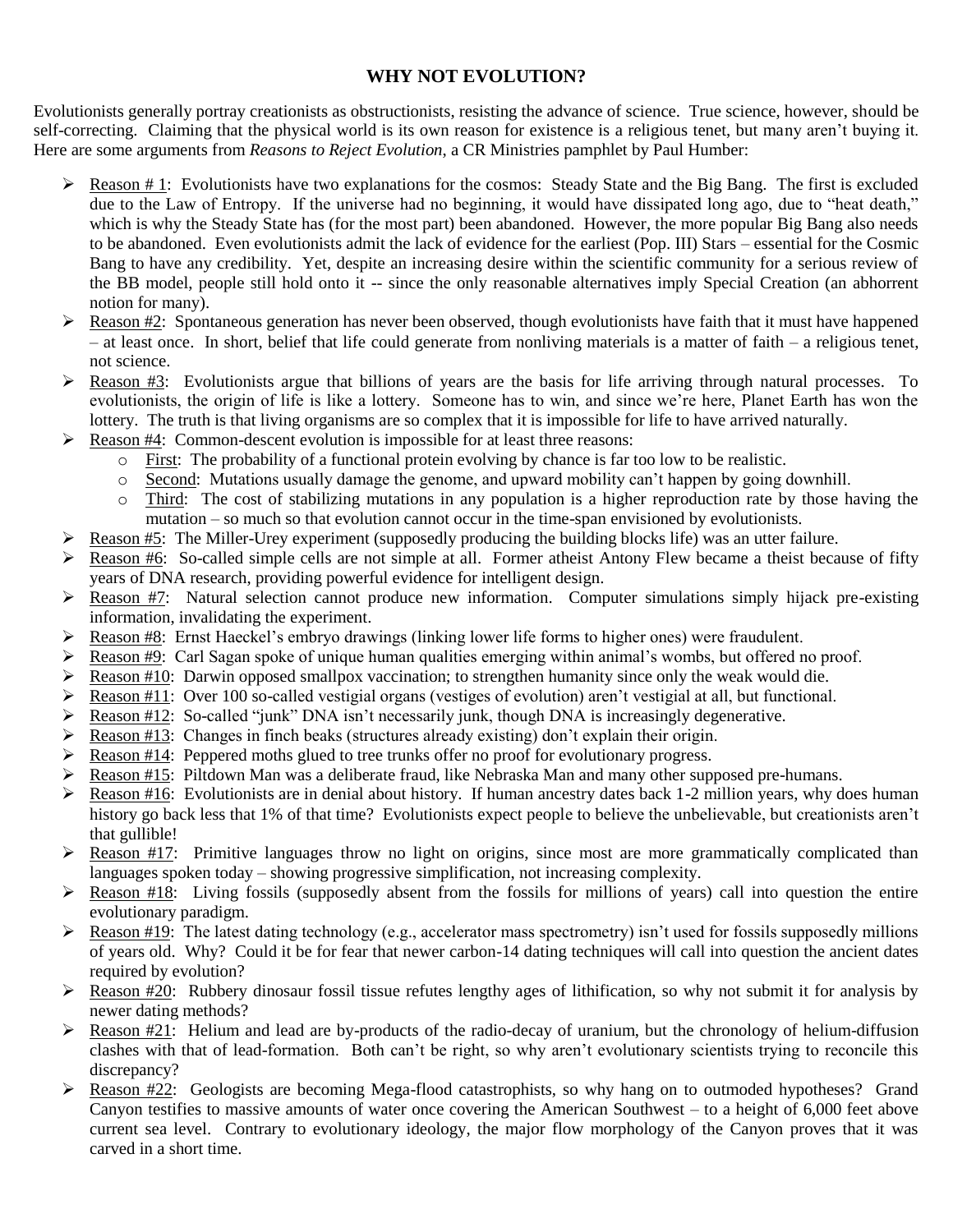- Reason #23: In 1999, *National Geographic* displayed a fake fossil (Archaeoraptor), supposedly linking birds with dinosaurs. Three months later, *USA Today* debunked this story as "the missing link that wasn't." Finally, toward the end of its 2002 issue, *National Geographic* admitted its error. But, why did it take so long? And why was the retraction so much smaller than the original spread?
- Reason #24: *National Geographic's* hominid sequence (from dark to light in color) was imaginary at best and racist at worst – falling flat as anything factual.
- $\triangleright$  Reason #25: Evolutionary hostility toward competing theories was obvious when Smithsonian officials demoted and harassed a scientist doubting Darwinian evolution. When this was uncovered by governmental officials, there was little effort to correct the damage that was done.
- $\triangleright$  Reason #26: Evolutionists are in denial regarding science, arguing that creationists aren't true scientists. The Scientific Revolution, however, was driven by scientists committed to the God of Creation, holding that faith and science should be friends.
- $\triangleright$  Reason #27: The evolution of sexual reproduction has always been a mystery. Why do lower animals, birds, and mammals (including humans) not divide like amoebas? A lot of energy and risk seem to be wasted on courtship, gestation, birth, etc., so why wouldn't fish to split into two, rather than waiting for a member of the opposite sex to evolve?

**The bottom line is that facts are often skewed by bias. Christ's words, however, fit beautifully with reality, for "He who made them from the beginning made them male and female." (Matthew 19:4)** 

# **DEBUNKING EVOLUTIONARY THEORIES**

# **Twelve areas of evolving scientific research debunking evolutionary myths are as follows:**

# **1. The absolute beginning of the cosmos. (Aka the Big Bang):**

Accepted for generations as "standard theory," the Big Bang suggests "deep time" for the billions of years required for cosmic evolution. However, keeping it viable has required major modifications over the years, including Alan Guth's 1980 warp-speed inflation theory. Later came cold dark matter, supplying additional mass for the assembly of massive heavenly bodies. And, later still (in the 1990s) came dark energy, explaining why the universe's expansion seems to be accelerating. In the public media, these additions became *assumed fact*, though (in recent years) the entire bang theory has been fiercely challenged. – causing Eric Lerner (a research physicist) to write a passionately critical book, *The Big Bang Never Happened.* Along with challenges to Quasar and Redshift theories, in May, 2004, more than 200 scientists declared: "In no other field of physics would this continual recourse to new hypotheses be accepted." Of course, the Big Bang is still the reigning theory, but it is unfolding before our very eyes – astro-physicist Robert Gentry insisting that it violates the sacrosanct laws of energy formation and conservation. **Why, then, the arrogant certainty of** *scientists*  **searching for** *answers?*

# **2. The Anthropic Cosmological Principle:**

This is the title of a book by John Barrow and Frank Tipler (Oxford University Press, 1986), pointing to the incredibly precise fine-tuning of the universe's physical laws – essential for the entire physical world (including life) to exist. Secular scientists have been shaken by the implications of this in nature, since such razor-edged exactness cannot be explained as coming from random events. Excluding God from consideration, some theorists resort to speculative models – multiple universes and dimensions no one can observe or measure, causing a notorious atheistic mathematical physicist, Sir Frederick Hoyle, to conclude that the mathematical improbabilities *rule out a chance origin for life.*

#### **3. The end of uniformitarianism and the rise of neo-catastrophism:**

Recognizing that **major catastrophic events** are now accepted as the principal contributor to the formation of many of the earth's surface features (including ocean fossils in rock strata high in the Himalayas), these events are now seen as **unique in history – best explained by upheavals connected with Noah's Flood.** 

#### **4. Updated mechanisms for the Noahic Flood:**

Dr. John Baumgardner, geophysicist from the Los Alamos National Laboratory (an authority on computer modeling of the earth's crust) has produced a theory of *catastrophic plate tectonics* explaining continental motions and ocean plate formation accounting for many of the rapid, massive events of the Noahic Flood and continental division – occurring in a matter of weeks to months, rather than over millions of years. Nowhere in mainstream science is there any explanation matching Baumgardner's model, fitting with the laws of physics – laying, also, the framework for a post-Flood history of Planet Earth and its people.